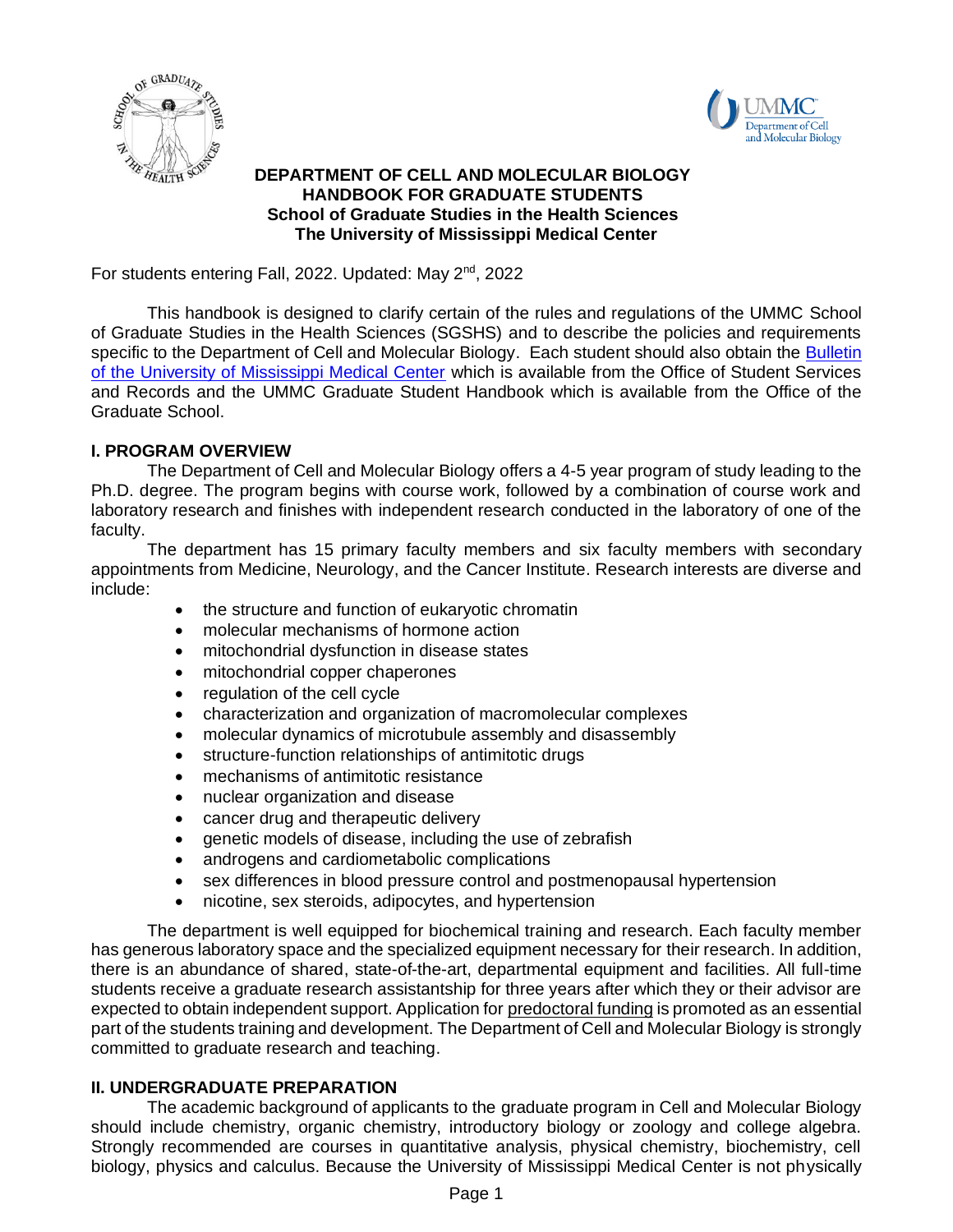associated with an undergraduate campus, there is relatively little opportunity to correct academic deficiencies onsite. All applicants must demonstrate both oral and written proficiency in the English language.

# **III. ADMISSION PROCEDURE**

All students must secure admission to the University of Mississippi Medical Center through the Office of Student Services and Records [\(How to Apply\)](https://www.umc.edu/som/Departments%20and%20Offices/SOM%20Departments/Cell%20and%20Molecular%20Biology/For%20Students/How%20to%20Apply.html). Applicants must submit an official transcript including all of their previous college or university work as part of their application for admission. An overall grade point average of at least 3.0 on an A=4.0 scale is expected. The Graduate Record Examination is optional. The TOEFL examination is required for international students.

Admission to the graduate program is contingent upon approval by the department (Department [of Cell and Molecular Biology\)](https://www.umc.edu/som/Departments%20and%20Offices/SOM%20Departments/Cell%20and%20Molecular%20Biology/Biochemistry-Home-Page.html). Interested persons are encouraged to make preliminary inquiries to the department concerning its recommendations for admission and the availability of graduate assistantships before making formal application to the Graduate School. However, only after the official application is completed will the applicant's file be reviewed by the Cell and Molecular Biology faculty and a formal recommendation for admission made.

# **IV. PROGRAM OUTCOMES**

Mission Statement:

The overall objective of the Ph.D. program in Cell and Molecular Biology is for each student to achieve competency in both the coursework and research components of the program and develop critical thinking and communication skills. With this knowledge base and skill set, graduating students will be equipped to pursue a variety of different career options. To ensure that each student meets the objective of the Ph.D. program, many different competencies will be evaluated, as listed below.

### **Information gathering & research planning**

- Master basic concepts of biochemistry, cell and molecular biology and incorporate a sufficient knowledge base for the initiation of independent research (course work)
- Identify a topic of research interest
- Search for literature relevant to a topic of interest
- Critically evaluate research publications
- Organize and integrate information obtained from a literature search
- Develop informed questions/hypotheses about a research topic
- Identify long-term research goals relevant to a topic of interest
- Identify and prioritize accessible research questions/hypotheses that further research goals

#### **Conducting research**

- Master basic laboratory skills
- Identify feasible methods to test/explore questions/hypotheses
- Design and implement controlled experiments
- Collect and analyze data
- Critically evaluate data; use results to refine previous hypotheses
- Work as an effective member of a research team
- Develop personal responsibility for research
- Develop responsibility for directing research/teaching laboratory skills

#### **Communication skills**

- Record research activity: the lab notebook
- Prepare effective data presentations: graphs, tables
- Organize an oral presentation of research
- Write a logical, clear research paper for publication
- Write a persuasive research proposal

*The mentor will discuss the above competencies with the student and utilize the following rating system (1 = not met, 2 = partially met, 3 = fully met). Student progress in achieving these competencies*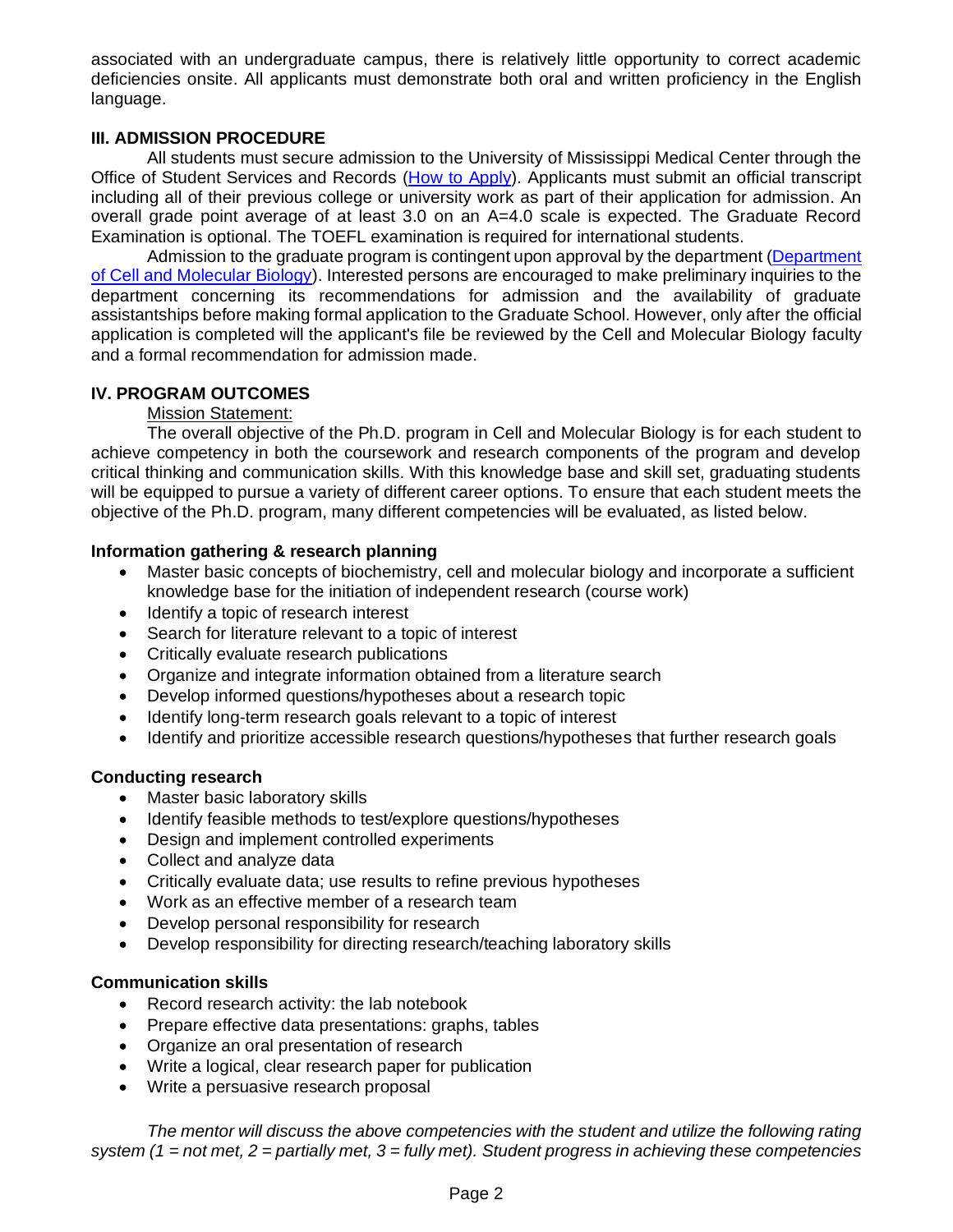*will be shared with and discussed by the graduate program director and the student's dissertation committee.*

## **V. PROGRAM OF STUDY AND RESEARCH LEADING TO THE Ph.D.**

The graduate program in Cell and Molecular Biology is oriented toward the Ph.D. degree. In the first year, students complete a general biochemistry course, a course in laboratory techniques and one to two advanced courses in cell and molecular biology. Beginning in the second semester, students rotate in three laboratories of their choice, for 6 weeks each, in order to choose a Research Advisor and a laboratory in which to conduct their independent research.

During the summer of the first year, students begin their research in their host laboratory. In the second year, students complete the majority of their graded course work and assemble their Graduate Advisory Committee. At the end of the second year students are required to pass the written Comprehensive Qualifying Examination, based on the course work (described in detail below). Students who pass the Written Comprehensive Qualifying Examination will be eligible for Ph.D. Candidacy.

During the third year students continue research, write a Research Proposal on the topic of their research, present this proposal to the department, and then defend this proposal to their Graduate Advisory Committee.

For the rest of the program, the student continues in full-time research, although they may choose to participate in additional advanced courses in order to strengthen their training in major and/or minor subject areas. In addition, students will continue to take part in Departmental seminars and journal clubs. The final award of the Ph.D. depends upon 1) the satisfactory completion and defense of a Dissertation describing the student's independent research, and 2) the acceptance of at least one first author manuscript in a respected peer-reviewed scientific journal. The Ph.D. is conferred for work of distinction in which the student displays original scholarship and in recognition of marked ability and achievement. In no way should it be assumed that the degree will be granted only upon faithful performance of the minimum standards.

The Graduate School requires that all full time students must be enrolled for at least 9 hours each semester until admission to candidacy. Upon admission to candidacy the student must maintain full time status by enrolling in a minimum of 1 hour each semester.

#### **1. Course Requirements**

**Policy Overview.** Students are required to complete a minimum of 60 credit hours of course work. All of the graded course work required to advance to Candidacy is completed in the first two academic years. It is expected that students will maintain a B average. One grade below B will require remedial action, while more than one grade below B will constitute grounds for dismissal from the Ph.D. degree program. Students may not drop courses in which they are enrolled without the approval of their Research Advisor and/or Program Director. Up to a **maximum** of 6 semester credit hours of completed course work may be transferred from other graduate programs if the courses are equivalent to those offered in the UMMC School of Graduate Studies in the Health Sciences. Credit will not be given for both the course taken in another department or at another institution and a Department of Cell and Molecular Biology course. Acceptance of transfer credits requires the approval of the departmental Cell and Molecular Biology Program Director and the Dean of the Graduate School.

Both the Cell and Molecular Biology Department and the School of Graduate Studies requires all first year graduate students to enroll in ID (Interdepartmental) 709, Responsible Conduct of Research (2 credit hours) and ID 714, Professional Skills for Graduate Students (3 credit hours). In addition, the Cell and Molecular Biology Department requires all first year students to take CMB 704, Fundamental Biochemistry (6 credits); CMB 720, Journal Club (1 credit hour per term); CMB 740, Cell and Molecular Biology Methods (2 credit hours) and CMB 741, Advanced Cell and Molecular Biology Methods (1 credit hour). Prior to admission to Candidacy all students must also complete CMB 711, Molecular Enzymology (2 credit hours); CMB 715, Molecular Biophysics (2 credit hours); CMB 742 Research Tools in Molecular Biology (3 credit hours); and CMB 744, Cell and Molecular Biology (6 credit hours). At the completion of CMB 704, 711, 715, 740, 741, 742, 743, 744 and ID 709 each student must have an overall grade point average (GPA) of 3.0 or better. Failure to achieve this requires remediation or it may lead to dismissal from the program. These decisions are made by the student, the student's Research Advisor, the Cell and Molecular Biology Program Director and the Department Chair. Note: *Students in the Cell and Molecular Biology Ph.D. program are required to achieve an 80%*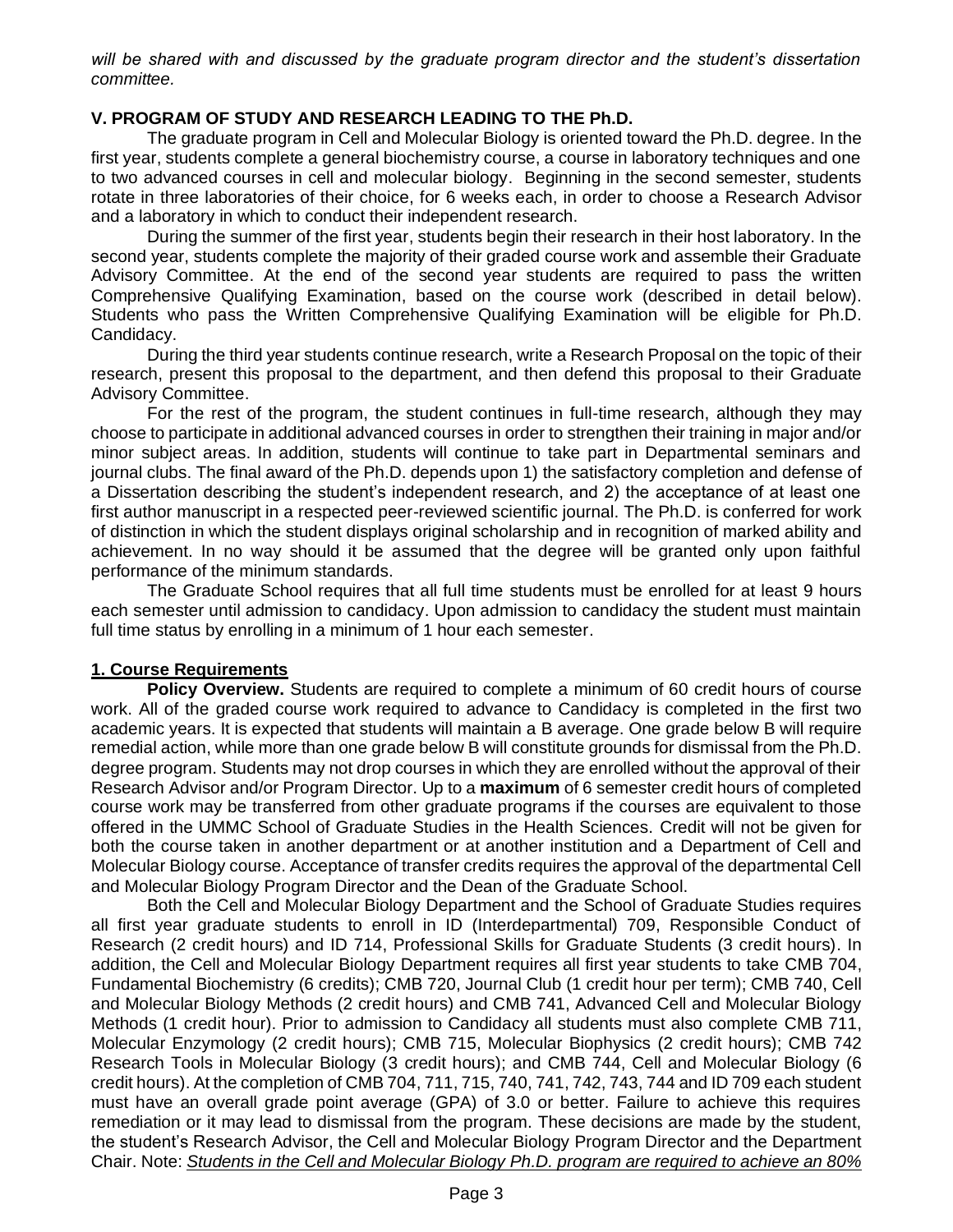# **A. Courses offered every year.**

(CMB 730 and CMB 731 are utilized by special arrangement. CMB 704 is not open to Cell and Molecular Biology majors.)

- **CMB 704** *Fundamental Biochemistry* (Fall semester, 6 credit hours) A comprehensive course in biochemistry including the structure and synthesis of amino acids and proteins, nucleic acids, carbohydrates, lipids and membranes, enzymology, metabolism and metabolic regulation, physical biochemistry, signal transduction, hormonal control mechanisms, differentiation, molecular genetics and protein synthesis. (Also listed as Dental 604). **All students in the Cell and Molecular Biology Ph.D. program are required to obtain an 80% or higher in CMB 704. Remediation will consist of two opportunities to obtain an 80% or higher on a comprehensive multiple choice exam assembled by the faculty. For example, if a student makes a 78% on the first remediation exam, they must make an 80% or higher on the second remediation exam. Remediation must be complete by the beginning of the Spring semester. Failure to achieve an 80% or higher on the remediation exam will result in the dismissal of the student from the program.**
- **CMB 730** *Special Topics I* (Any semester needed) This course is used for special instruction, as needed. (Time and credit hours to be arranged)
- **CMB 731** *Special Topics II* (Any semester needed) This course is used for special instruction, as needed. Available only to graduate students registered in the Department of Cell and Molecular Biology (Time to be arranged) (1-2 credit hours each semester, maximum of 3 credit hours)
- **CMB 740** *Cell and Molecular Biology Methods* (Fall semester, 1st year, 2 credit hours) An introductory lecture and laboratory course designed to acquaint the student with the research projects and techniques available in the Cell and Molecular Biology Department.
- **CMB 741** *Advanced Cell and Molecular Biology Methods* (Spring semester, 1st year, 1 credit hour) An advanced laboratory course in which the student participates in abbreviated research projects (6 weeks per rotation) in a lab of any Cell and Molecular Biology faculty member.

# **B. Courses offered in odd numbered academic years.**

**CMB 711** - *Molecular Enzymology* (Spring semester, 2 credit hours)

A study of the kinetics, mechanism of action, metabolic regulation and the chemistry of enzymes.

**CMB 715 –** *Molecular Biophysics* (Spring semester, 2 credit hours)

An introduction to physical biochemistry: a problem solving approach including statistics, thermodynamics, ligand binding, spectroscopy, fluorescence, centrifugation and separation techniques.

**ID713** – *Bioinformatics and Genomics* (Spring semester, 3 credit hours)

This multidisciplinary and interdepartmental course is designed to provide students in the School of Graduate Studies in the Health Sciences, and other related programs at the University of Mississippi Medical Center (UMMC), with current knowledge and hands-on training in the use of bioinformatics and genomics resources and tools for the analysis, visualization, and interpretation of high-throughput sequence data. Application to the study of human diseases will be emphasized.

# **C. Courses offered in even numbered academic years**

**CMB 744** – *Cell and Molecular Biology* (Spring semester, 6 credit hours)

An advanced course in covering multiple aspects of molecular and cellular biology including gene expression and its regulation, cell cycle, organelle function, signal transduction, intracellular transport, bioenergetics, and model genetic systems.

**CMB 742** – *Research Tools in Molecular Biology* (Spring semester, 3 credit hours)

An introduction to modern, fundamental laboratory methods including DNA cloning techniques.

**NSCI 710 –** *Tutorials in Neuroscience (Statistics)* (Spring semester, 1 credit hours)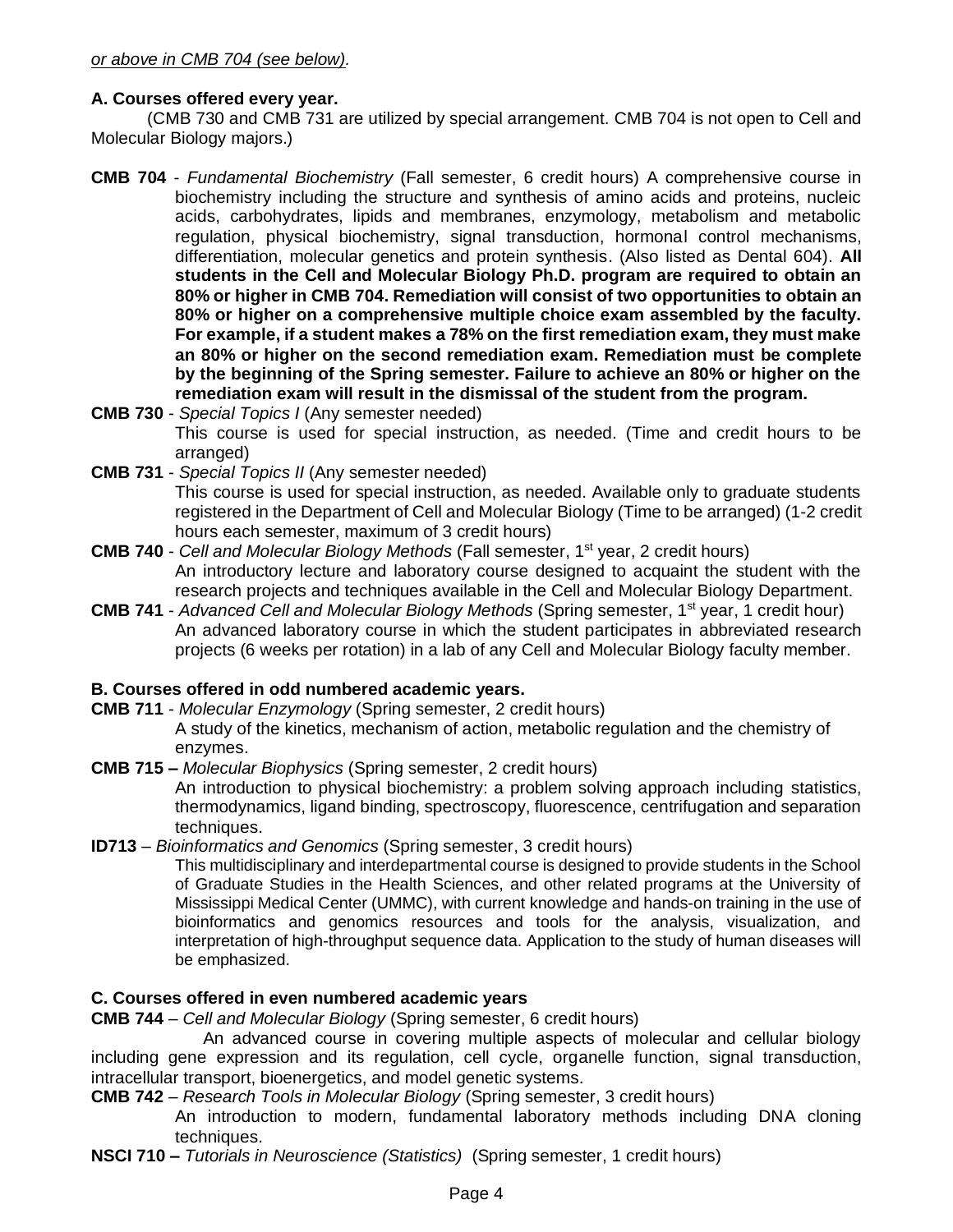# **D. Electives.**

Courses offered by the other basic science departments at UMC may be taken as electives, and these courses will contribute to the minimum of 60 credit hours required to receive the Ph.D. The selection of these courses requires the approval of the Cell and Molecular Biology Program Director. Further information and detailed course descriptions of all graduate courses available at UMC are found in the **Bulletin of the University of Mississippi Medical Center**. A listing of courses to be taught is provided by the office of Graduate Studies in the Health Sciences at the beginning of each academic year.

# **E. Seminar and research courses (all years)**

Students are expected to participate in all departmental seminars (by faculty, students, or invited speakers), journal clubs and similar activities**.** Credit is given for satisfactory scholastic performance in seminars and for satisfactory research effort through the following courses:

**CMB 720** – *Journal club*/*Seminar* (1 credit hour per semester) This course is offered in the Fall and Spring semesters and is taken on a Pass/Fail basis. **See note below.**

**CMB 760** – *Cell and Molecular Biology Research* (1-9 credit hours per semester; Pass/Fail)

**CMB 798** – *Doctoral Dissertation Research and Preparation* (1 credit hour per semester; Pass/Fail)

**CMB 799** – *Master's Thesis Research and Preparation* (Maximum 6 credit hours; Pass/Fail)

| <b>Course</b>      | <b>Description</b>                                              | <b>Credit</b><br><b>Hours</b> | <b>When Taken</b>                                                   | 60 credit hours on<br>5 year schedule                                                                                                                              |
|--------------------|-----------------------------------------------------------------|-------------------------------|---------------------------------------------------------------------|--------------------------------------------------------------------------------------------------------------------------------------------------------------------|
| <b>CMB</b><br>704  | Graduate<br><b>Biochemistry</b>                                 | 6                             | 1 <sup>st</sup> Year, Fall                                          | 6                                                                                                                                                                  |
| <b>CMB</b><br>711  | Molecular<br>Enzymology                                         | $\overline{2}$                | Odd Years, Spring                                                   | $\overline{2}$                                                                                                                                                     |
| <b>CMB</b><br>715  | <b>Molecular Biophysics</b>                                     | $\overline{2}$                | Odd Years, Spring                                                   | $\overline{2}$                                                                                                                                                     |
| <b>CMB</b><br>740  | <b>Cell and Molecular</b><br><b>Biology Methods</b>             | $\overline{2}$                | 1 <sup>st</sup> Year, Fall                                          | $\overline{2}$                                                                                                                                                     |
| ID 713             | <b>Bioinformatics and</b><br>Genomics                           | 3                             | Odd Years, Spring                                                   | 3                                                                                                                                                                  |
| <b>NSCI</b><br>710 | Neuroscience<br><b>Tutorials (Statistics)</b>                   | $\mathbf{1}$                  | Odd Years, Spring                                                   | 1                                                                                                                                                                  |
| <b>CMB</b><br>741  | <b>Advanced Cell and</b><br>Molecular Biology<br><b>Methods</b> | 3                             | 1 <sup>st</sup> Year, Spring                                        | 3                                                                                                                                                                  |
| <b>CMB</b><br>742  | Research Tools in<br>Molecular Biology                          | 3                             | Even Years, Spring                                                  | 3                                                                                                                                                                  |
| <b>CMB</b><br>744  | <b>Cell and Molecular</b><br><b>Biology</b>                     | 6                             | Even Years, Spring                                                  | 6                                                                                                                                                                  |
| <b>ID 709</b>      | <b>Responsible Conduct</b><br>of Research                       | 1                             | 1 <sup>st</sup> Year, Spring                                        | 1                                                                                                                                                                  |
| ID 714             | <b>Professional Skills</b>                                      | 3                             | 2 <sup>nd</sup> Year, Spring                                        | 3                                                                                                                                                                  |
| <b>CMB</b><br>720  | Journal club/Seminar                                            | 1                             | All years: Fall, Spring                                             | 10                                                                                                                                                                 |
| <b>CMB</b><br>760  | Research                                                        | $1 - 9$                       | Summer, 1 <sup>st</sup> year, Fall,<br>Spring, 2 <sup>nd</sup> year | Summer 1 <sup>st</sup> year: 5<br>Fall 2 <sup>nd</sup> year: 5<br>Spring 2 <sup>nd</sup> year: 5<br>Summer 2 <sup>nd</sup> year: 1<br>Fall 3 <sup>rd</sup> year: 1 |
| <b>CMB</b><br>798  | <b>Dissertation</b><br>Research                                 | 1                             | Every Semester after<br>Admission to Candidacy                      | 4                                                                                                                                                                  |

#### **F. Typical schedule and an example of credit hour accumulation**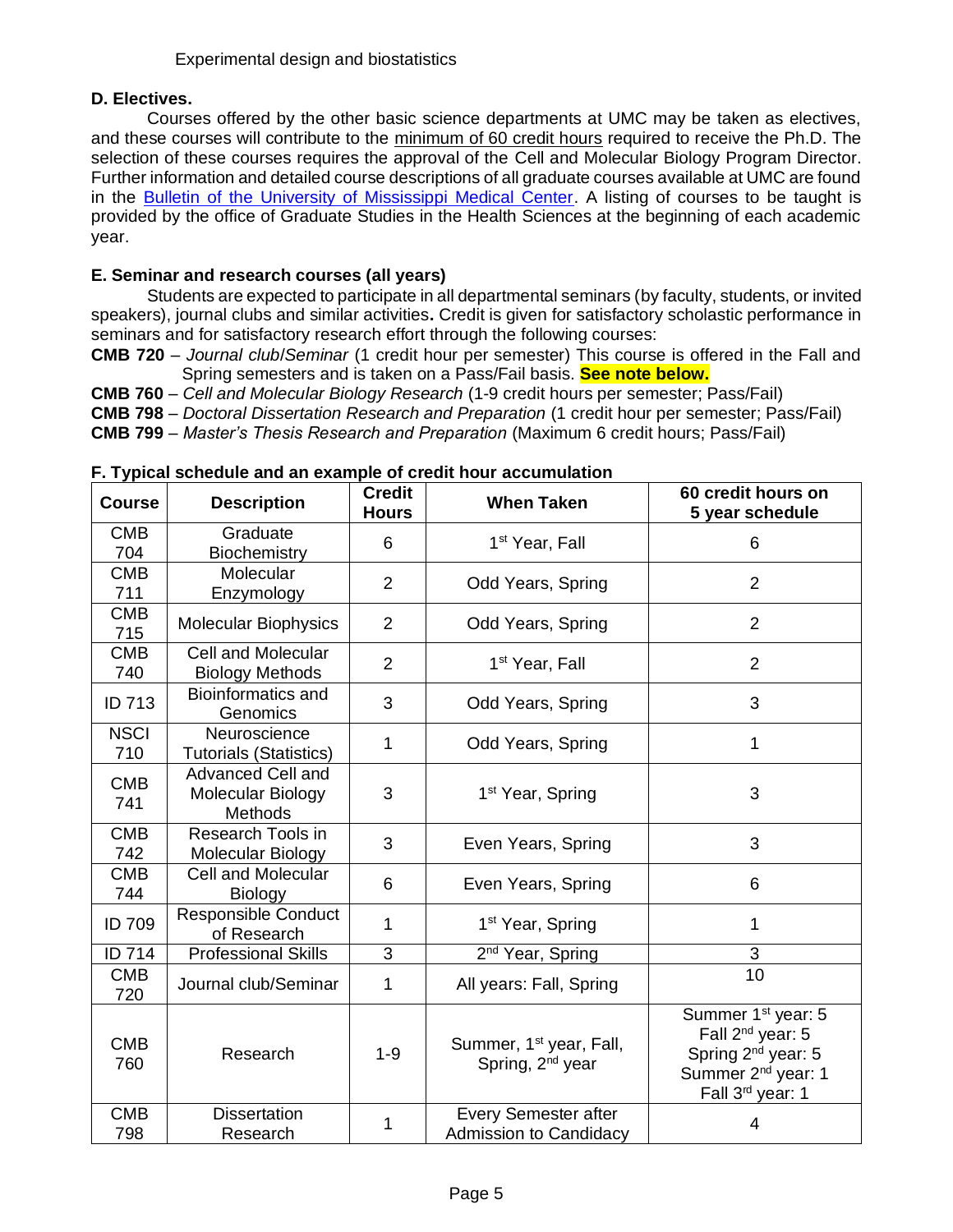### **Important information regarding CMB 720**

CMB 720 consists of journal club in the Fall semester and seminar in the Spring semester. In the Fall semester, all students are **REQUIRED** to take part in journal club discussions, including being the presenter for at least one session. For the Spring semester, all students in their G2 year or higher are **REQUIRED** to present a seminar to the Department. If the dissertation defense is scheduled in the Summer or Fall semesters, the student is **still required** to present a seminar to the Department during the Spring semester. *If these requirements are not met, the student will receive an incomplete for CMB 720 that will need to be cleared before the end of the subsequent Summer term*. **If the student fails to complete the requirements before the end of the summer term, the incomplete grade will be replaced by a "fail."**

Students in the G1 year are **REQUIRED** to give a 15 minute seminar to the Department in the Summer semester before the G2 year begins. Since students will have joined a research lab by this time, students are to give an overview of their work in the lab they have joined, and assess how this work fits into the overall research efforts explored in their lab.

### **2. Selection of a Research Advisor and a host laboratory**

New students are introduced to the Cell and Molecular Biology faculty and their research projects in the 1<sup>st</sup> year of the program through a system of seminars, classroom lectures, lab technique lectures and laboratory rotations. Beginning with the first semester students attend departmental seminars. Also in the first semester, faculty members demonstrate the advanced biochemical methods available in the department (**CMB 740**). Lab rotations (**CMB 741**) begin in the second half of the Fall semester and continue throughout the Spring semester.

Each rotation is 6 weeks in length and each student must rotate through a minimum of 3 different laboratories. Rotation schedules are coordinated through the Cell and Molecular Biology Program Director, but the students are responsible for contacting faculty to arrange rotations. By the end of the Fundamental Biochemistry class (CMB 704), first year students submit to the Program Director their list of the laboratories in which they have planned rotations and their desired order of rotation.

Students will be evaluated by the research advisor for each of the three laboratory rotations using the rubric shown in Appendix 3. After completion of all the laboratory rotations during the Spring semester, each first-year student is matched with a Research Advisor via a decision process that involves the student, the faculty member, the Department Chair and the Cell and Molecular Biology Program Director. Every effort is made to assign students to their first choice for their host laboratory, which is usually the case. *Only faculty with a primary appointment in the Department of Cell and Molecular Biology are eligible for accepting rotation students and serving as the Research Advisor for students in the Cell and Molecular Biology Ph.D. program. Exceptions will be considered only in consultation with the Department Chair and Program director.*

In some cases students will have entered the program with prior arrangements to work in a particular laboratory. These students will rotate through other laboratories as outlined above except by special exemption of the Program Director and the Department Chair. Each student begins research immediately after joining their host laboratory. At this point a major goal is developing their project to the point that they can prepare a successful Research Proposal by the beginning of their  $3<sup>rd</sup>$  year. Throughout the student's training, from the G1 year until they graduate, presentation skills will be evaluated according to the metrics shown in Appendix 2. The goal of these evaluations is to provide constructive feedback to help the student become proficient when talking about science in front of others.

# **A Change in Laboratory Status.**

On rare occasions, a student finds it necessary to move from one laboratory to another for either scientific or personal reasons. It is expected that such a decision will be well thought out and not capricious. To initiate the process, the student must discuss the reasons for the move with both the Cell and Molecular Biology Graduate Program Director and the Department Chair. The Program Director, the Department Chair, the student and the PI may discuss if a program of mediation might make the move unnecessary. If the student decides to leave the laboratory, the student may **not** formally commit to a new laboratory for a period of three months. During this time they may begin work in a new laboratory, or they may rotate through two laboratories. These plans will be made in consultation with the Graduate Program Director and the Department Chair. After this three month period, the student is expected to commit to a new laboratory. Any further decisions by the same student to change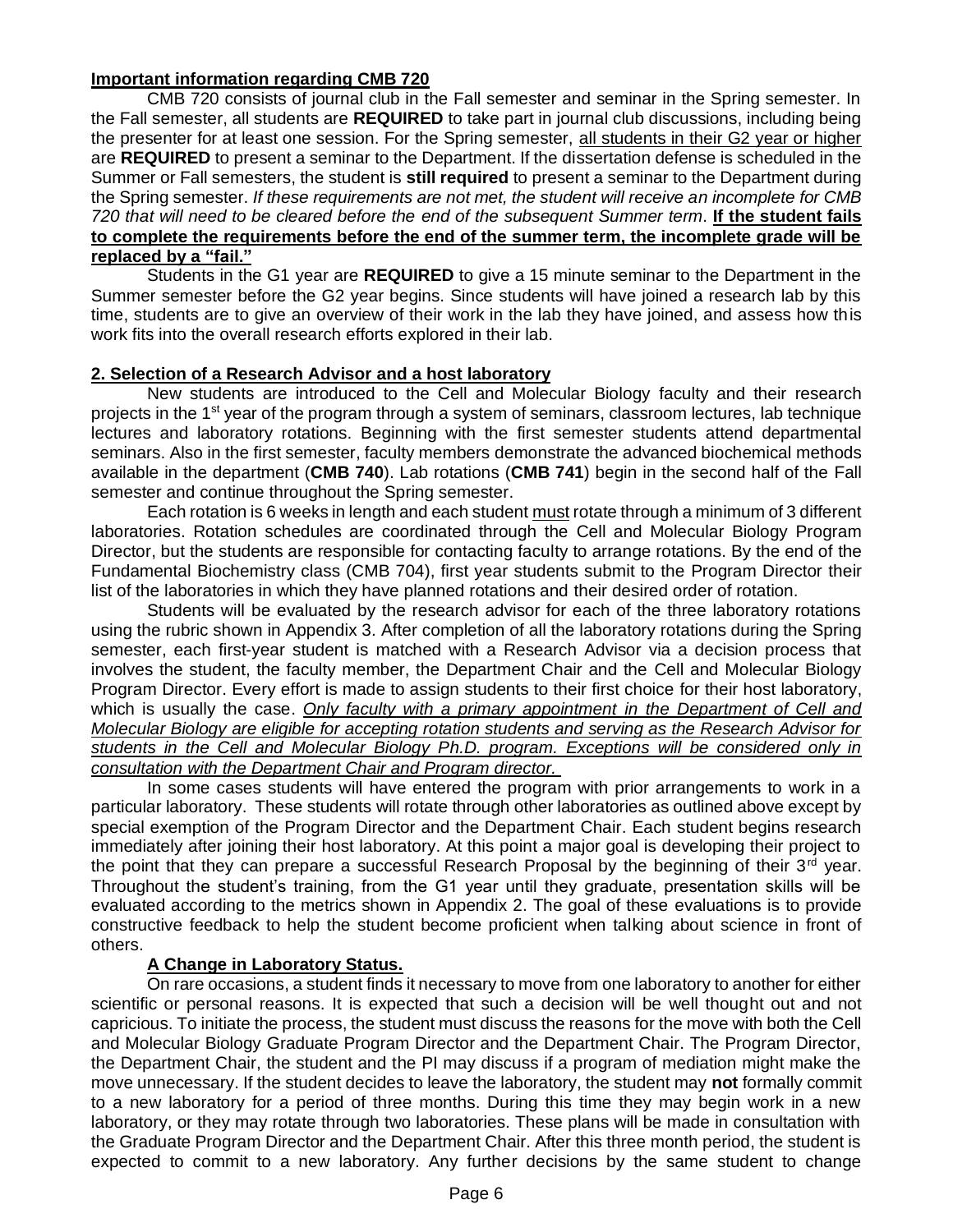laboratories will be dealt with on a case-by-case basis by the Department Chair and the Graduate Program Director. While the department will attempt to support all students during their education, there is no guarantee that a stipend will be available if a change of laboratory extends the time required to complete the student's dissertation research. If a PI wishes to ask a student to leave their laboratory, for scientific or personal reasons, the procedure described above will also apply. (Note the process must adhere to HR procedures.)

# **3. Written Comprehensive Qualifying Examination***.*

The comprehensive examination is given at the end of the Spring semester of the  $2<sup>nd</sup>$  year. The purpose of this examination is to measure student comprehension of basic principles in a number of areas of cell and molecular biology. Questions are primarily drawn from the topics presented in CMB 704, 711, 715, 742, 743 and 744 as well as material presented in journal clubs (CMB 720) and departmental seminars. Students are expected to integrate all of this knowledge.

Questions are prepared and graded under the direction of the Qualifying Examination Committee, which consists of two faculty members plus a senior graduate student. Each faculty member submits questions for the exam. The exam is given over 2 days after Spring semester (usually in June) of the 2<sup>nd</sup> year. Time is limited to 8 hours for each day. The answers should be organized, clearly written and focused, with convincing arguments. Answers are graded by the author of the question with a final evaluation by the Qualifying Examination Committee. Scoring follows the rubric shown in Appendix I. A student will receive an unconditional pass for the Written Comprehensive Examination if they obtain a score of  $\geq 2.0$  on all questions AND an overall average  $>3.0$ . If a student receives a score of <3.0 on a single question, remediation on that topic may be required, as determined by the examination committee in consultation with the author of the question. If a student receives a score of ≤ 2.0 on a single question, remediation on that topic will be required, as determined by the examination committee in consultation with the author of the question. Three (3) scores of <2.0 will require formal re-examination on those subjects. Four (4) scores of <2 will require formal reexamination for all subjects. If all scores are  $\geq 2.0$  but the overall average is between 2.5 & 3.0, the student will be re-examined on all sections for which the score was <3.0. If all scores are ≥2.0, but the examination average is <2.5, the entire examination must be re-taken. Remediation and re-examination must be completed by the beginning of the Fall term for the student to be eligible to continue work on the Ph.D. degree. Grades received upon re-examination become the grade of record. Should a student fail re-examination, the student will be given the option to remain in the graduate program for an additional year to pursue a M.S. degree with thesis. However, the department cannot guarantee that a stipend will be available for such students. Only after completing the requirements of the M.S. degree, may a student apply for readmission to the Ph.D. degree program. Before re-admission to the Ph.D. program, the student must pass the Comprehensive Examination.

Students who successfully pass the Written Comprehensive Qualifying Examination can now apply for Ph.D. Candidacy.

# **4. Graduate Advisory Committee**

After passing the Written Comprehensive Qualifying Examination, the student works with their Research Advisor to choose the members of the Graduate Advisory Committee. This committee consists of at least four members of the Cell and Molecular Biology graduate faculty, with the Research Advisor as Chair, plus one representative from another department or from another institution (Additional committee members from outside the department can be chosen if desired.). Normally, the committee members are chosen on the basis of knowledge or expertise related to the student's research project. The committee is formally constituted upon nomination by the Cell and Molecular Biology Program Director and appointment by the Graduate Council and Dean of the Graduate School. The Advisory Committee's functions include advising the student on research questions, their course plan, evaluating the student's progress and communicating this to the Program Director, evaluation of the student's Research Proposal, approving the form and content of the student's Dissertation and conducting the final Dissertation Defense. Each student meets with their Advisory Committee twice a year for an informal seminar and a review of progress. Overall academic performance and progress toward completion of all degree requirements will be monitored and documented utilizing the "Individual Student Progress Report Form" from the SGSHS to be completed twice annually (typically after the Fall and Spring semesters). In particular, research mentors are to provide feedback on page 8 of this form and assign a numerical grade to the student's progress according to the metrics shown in Appendix 3.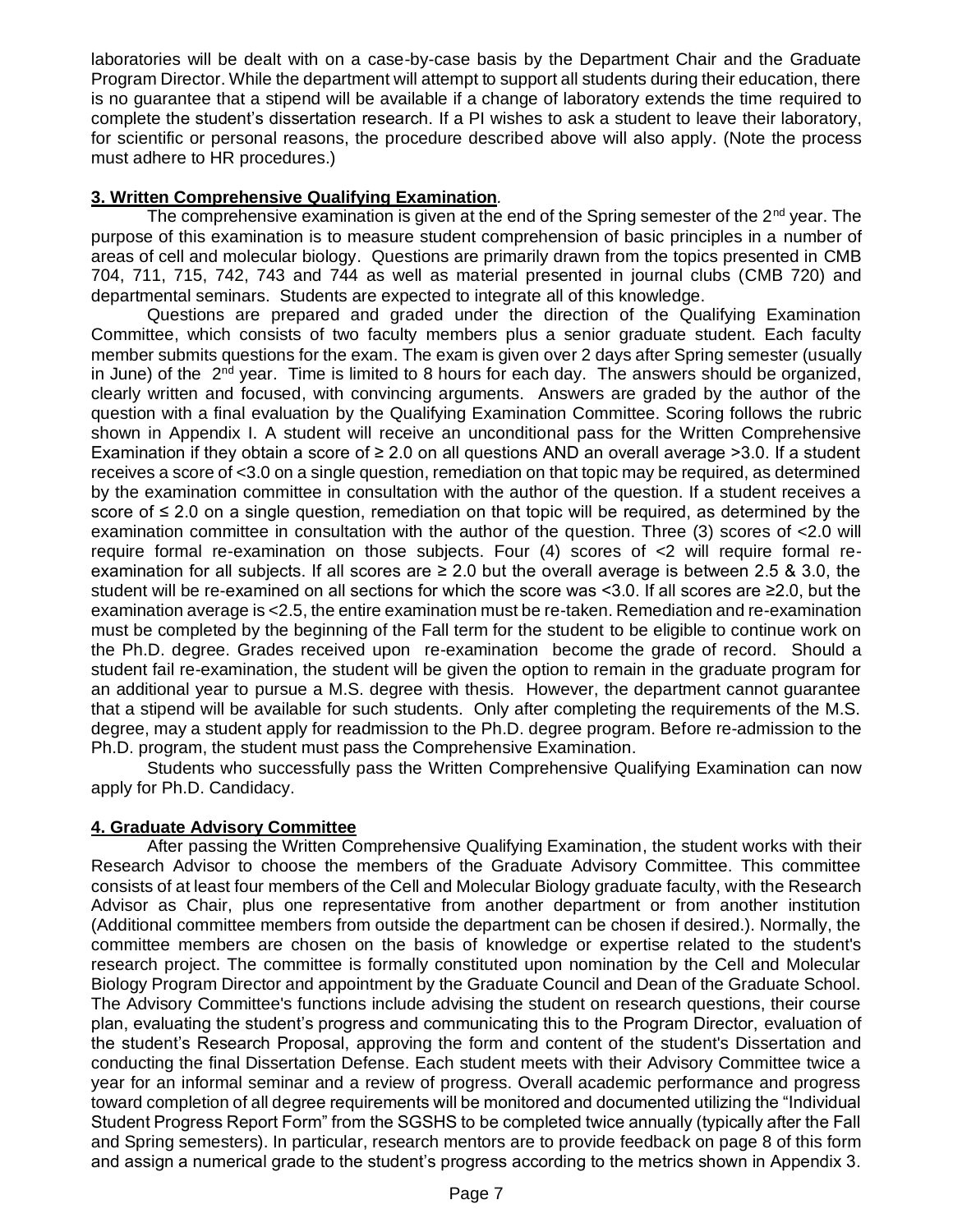Input from the Program Director will also be obtained.

# **5. Preparation and Defense of the Research Proposal and submission of application for funding.**

At the beginning of the  $3<sup>rd</sup>$  year, or sooner, each student prepares an original research proposal outlining the research to be conducted for their Dissertation and publications. This proposal will be presented to the Department in the form of a Departmental seminar followed immediately by an Advisory Committee meeting in which the student will have to critically address questions related to their proposal. During this meeting the Advisory Committee will seek to determine the student's capability to carry out the proposed research. A particular focus will be the student's plans and progress toward the first publication.

The proposal is prepared in the form of NIH fellowship grant proposals, and should include the following sections.

**Abstract** Specific Aims (1/2 to 1 page with flow diagram of hypothesis) **Significance** Innovation Approach Timetable for publication of first-author paper and for completion of project (0.5 to 1 page) Literature Cited (no limit)

The length of the Significance, Innovation and Approach section of the proposal should not exceed 6 papges in accordance with the page limts for NIH F31 applications. The document should be single spaced, with 0.5 inch margins and a 11 point font with spacing set to "exactly". Figures and tables should be embedded. The Timetable should address the plan for the student's first "first author" publication, unless this requirement has already been satisfied. The Research Proposal should be delivered to all of the members of the Graduate Advisory Committee a minimum of two weeks before the scheduled defense of the proposal.

The Research Proposal is not a contract for work to be performed in order to receive the Ph.D because change is an inherent characteristic of the process of research. Research progress toward the Ph.D. is primarily determined by the student and their Research Advisor, with input from the student's Graduate Advisory Committee, the Cell and Molecular Biology Program Director and the Department Chair. The student is **REQUIRED in the G3 year** to develop the Research Proposal into an application for predoctoral funding.

# **6. Residence Requirements**

A minimum of three academic years of full-time enrollment is required to earn the Ph.D. degree. At least four academic semesters must be spent in continuous residence at the University of Mississippi Medical Center. Full academic years of residence are years during which a student is devoting full-time to graduate study and research. This requirement may be met by enrollment in CMB 798 for at least 1 hour. In most instances, completion of the Ph.D. program requires four or more years.

In an academic semester, a student must register for 9 or more credit hours to qualify as fulltime student. In a summer semester, a student must be registered for one or more credit hours. However, after advancement to candidacy, a student working full-time on his/her dissertation research or writing is considered a full-time student. In this case, enrollment in only one credit hour constitutes full-time enrollment. Although university regulations state that the summer semester may be included in, or excluded from, the continuity of the residence period, it is departmental policy that all summers be used as periods of full-time research effort. Therefore, the first two academic years are normally used to fulfill the continuous residence requirement.

# **7. Publication Requirement**

As discussed above, part or all of the student's dissertation research must be published or accepted for publication in a national/international scientific journal with a peer review policy before the Ph.D. is awarded. This manuscript must meet the publication requirement, i.e., the student must be listed as the **sole first author** on at least one original research and/or scholarship publication in a national or international peer-reviewed journal.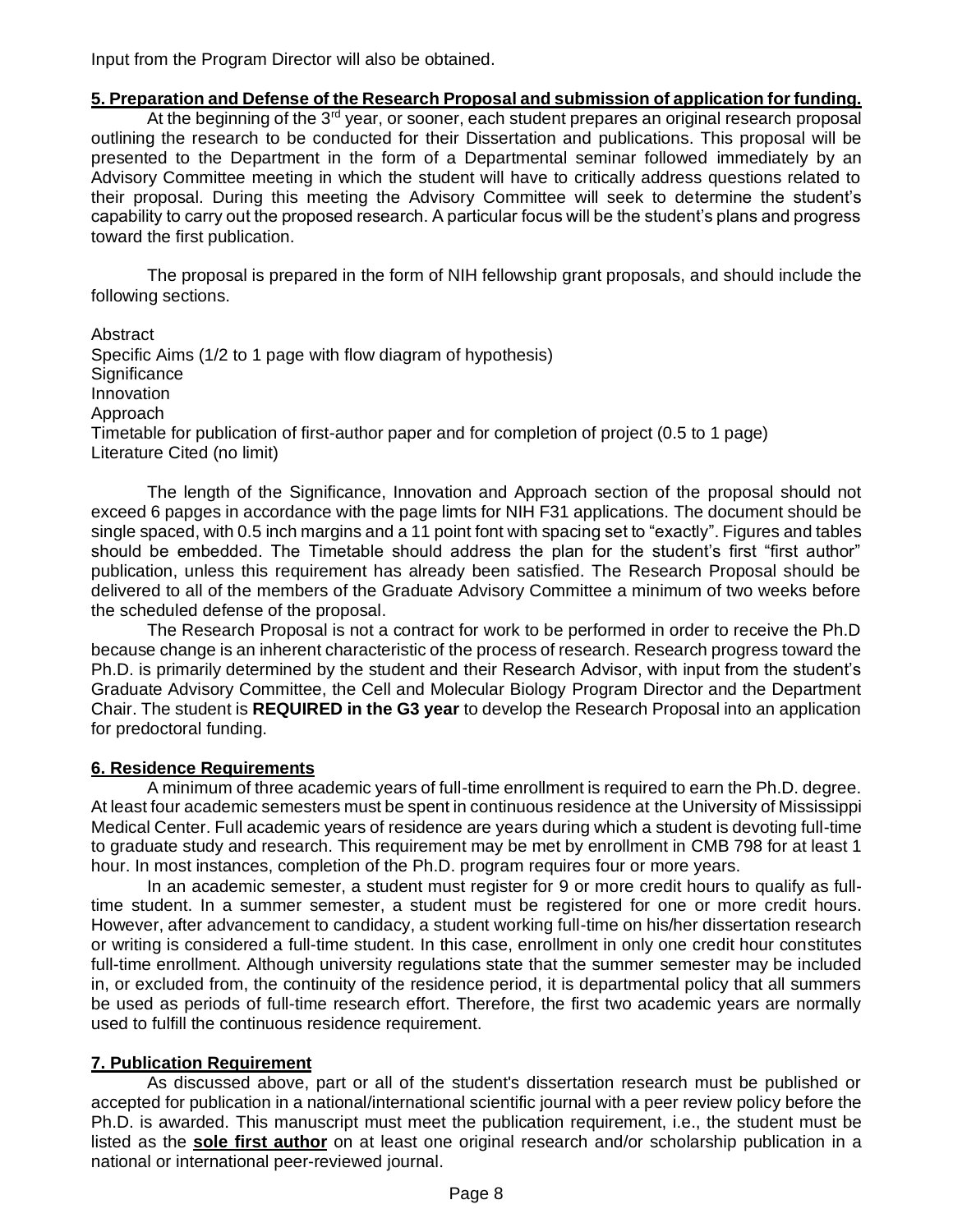#### **8. Dissertation and the Dissertation Defense**

A Ph.D. dissertation must show originality and power of independent investigation and embody results of research that form a contribution to scientific knowledge. It must also exhibit the student's mastery of the literature of the subject. The presentation of the material must demonstrate an appreciable level of literary skill.

The dissertation is written in accordance with the form described in the Guide for Graduate Students and is prepared under the direction of the student's Research Advisor. Subsequently, the dissertation must be approved by the candidate's Graduate Advisory Committee, the Cell and Molecular Biology Program Director and the Graduate Council. If a student plans to complete his/her degree in the Spring semester, the dissertation must be approved by all parties, as well as the Graduate Studies in the Health Sciences, at least one month before the date for conferring degrees. Binding, microfilm and copyright fees must be paid to the Student Accounting Office before the final oral examination.

This examination constitutes the required public defense of the research dissertation. The examination consists of a public departmental seminar presentation during and after which the candidate answers questions from the audience concerning his research. Subsequently, the student's Graduate Advisory Committee conducts a private, more detailed examination of the dissertation. The dissertation must be submitted to all members of the Advisory Committee and Cell and Molecular Biology Program Director at least two weeks prior to the scheduled final oral examination.

#### **VI. REQUIREMENTS FOR THE MASTER OF SCIENCE DEGREE**

The M.S. degree requires a one year residence, 30 credit hours of formal course work, a research thesis and a final oral examination. A complete description of the requirements is found in the Bulletin of the University of Mississippi Medical Center.

#### **VII. REQUIREMENTS FOR THE M.D./ Ph.D. PROGRAM**

The University of Mississippi Medical Center offers to advanced students the opportunity to pursue both the M.D. and Ph.D. degrees in a special program that would normally extend the M.D. program from four years to, on the average, seven years. The School of Medicine and the Ph.D. degree govern the regulations and requirements for the M.D. program by the Graduate School. The Bulletin of the University of Mississippi Medical Center briefly describes the requirements and general course of study for the M.D./Ph.D. program. Specific courses and examinations are set by the individual Departments consistent with their normal requirements for Graduate study, although the timing and placement of specific requirements may be tailored to the special program of the M.D./Ph.D. students. The current arrangement of this program is 3 years in Medical School, 3 years in Graduate School, then 1 year in Medical School (3,3,1).

Upon expressing an interest in pursuing the Ph.D. degree in Cell and Molecular Biology, the student should contact the departmental Cell and Molecular Biology Program Director in order to arrange interviews with faculty who are interested in accepting an M.D./Ph.D. Student in their laboratory. As stated in the Bulletin of the University of Mississippi Medical Center, the choosing of a Research Advisor must be completed by the end of the M3 year. However, the student is strongly encouraged to do this as early as feasible in order that the laboratory training may begin.

After completion of the M3 year the student is expected to begin research in the laboratory into which they have been accepted. Each student, in consultation with their Research Advisor and the departmental Cell and Molecular Biology Program Director, should form a Research Advisory committee in the Fall Semester of their G1 year. In this semester, the student will enroll in Cell and Molecular Biology Research (CMB 760).

The didactic course requirements for students enrolled in the M.D./Ph.D. program will be individually tailored taking into consideration the type of research work in which the student will be engaged. A course plan shall be established at the beginning of the G1 year in consultation with the student's Research Advisory Committee and the Cell and Molecular Biology Program Director. Each student will be required to take a minimum of 2 academic semesters of advanced graduate courses within the department. *These may be any 8 of the 16 hours offered.* Because the graduate courses are taught on a rotation of every other year, some students may complete their course work within the G1 year, while the schedule for others may carry over into the G2 year. In addition, students are expected to attend all Departmental seminars and to participate in the Journal Club/Seminar.

The Written Comprehensive Qualifying Examination will take place at the end of June of the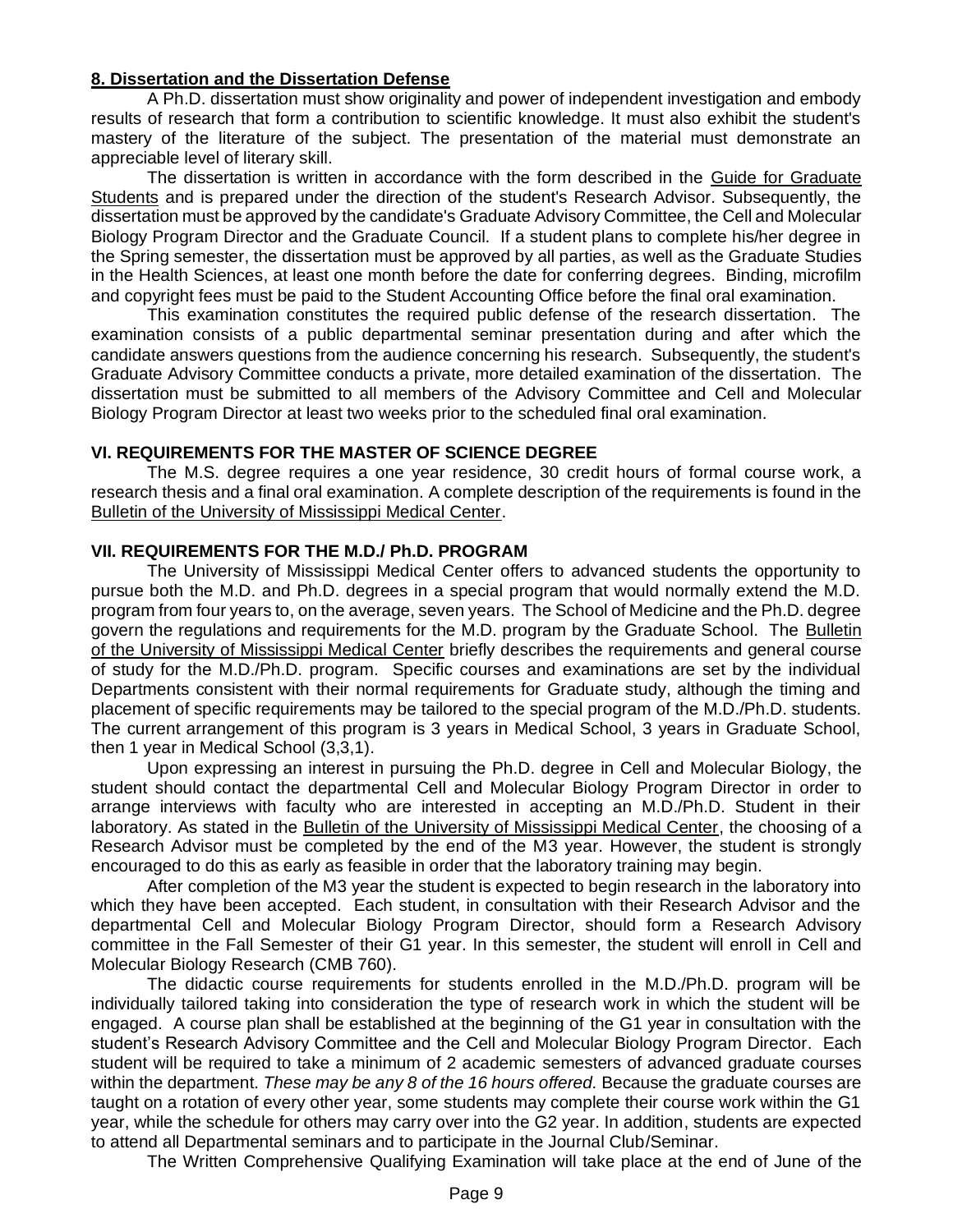year in which the student has fulfilled their course requirements. If a passing grade is not obtained, the student will be allowed to retake the exam again in 6 months.

Presentation of the Dissertation Proposal should be completed no later than the end of the Fall of the G2 year. Deficiencies must be resolved by the Spring Semester of the G3 year. By the end of the G3 year the student is expected to fulfill most of the requirements for the Ph.D. degree. If required, the Dissertation and final oral examination may be completed as late as the end of the M4 year.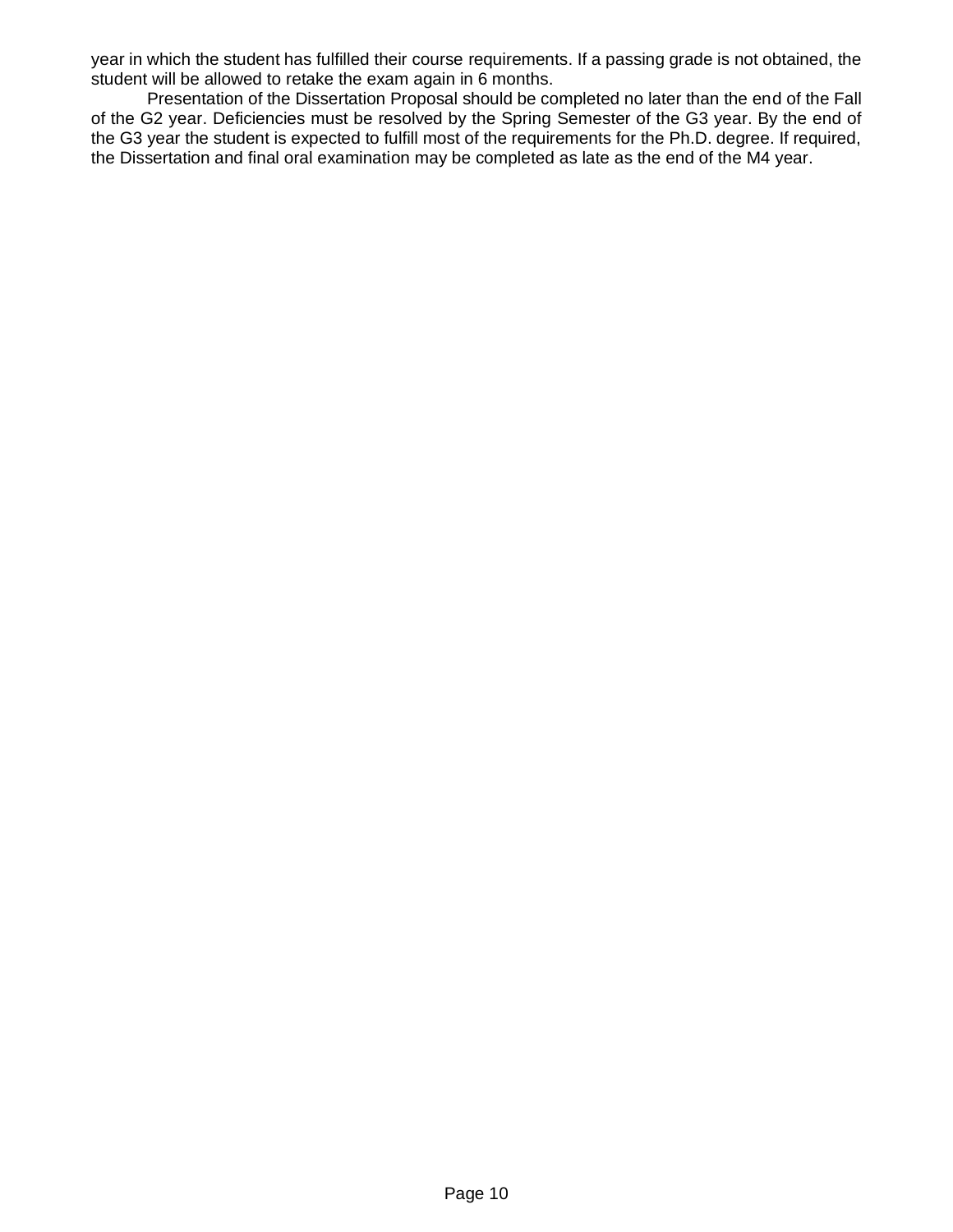#### **Appendix 1**

\_\_\_\_\_\_\_\_\_\_\_\_\_\_\_\_\_\_\_\_

#### **Written Comprehensive Examination: Assessment of Individual Questions**

Student name:

Name of Evaluator: \_\_\_\_\_\_\_\_\_\_\_\_\_\_\_\_\_\_\_\_\_\_\_\_\_\_\_\_\_\_\_ Date of evaluation: \_\_\_\_\_\_\_\_\_\_\_\_\_\_\_\_

Curriculum focus of the question (*e.g.*, **Molecular Biology from Research Tools and Cellular Biochemistry**):

Answers are assessed on a 0-5 point scale as follows: **5, Exceptional; 4-4.9, Excellent; 3-3.9, Fair; 2-2.9, More correct than incorrect, but deficient; 1-1.9 Incorrect; 0-0.9, Severe deficiencies** The letter grade equivalents of these scores are: A=4-5; B=3–3.9; C=2–2.9; F is less than 2.0.

| <b>Criteria to assess</b><br>For each of the following assess the performance level of the student:.                                                                         | <b>Score</b><br>$(0-5)$ |
|------------------------------------------------------------------------------------------------------------------------------------------------------------------------------|-------------------------|
| The student has correctly interpreted the question.                                                                                                                          |                         |
| A correct answer is provided. The answer is neither vague nor contradicted by other statements.                                                                              |                         |
| The answer includes convincing arguments for each component of the question.                                                                                                 |                         |
| The answer demonstrates the biochemical expertise expected by the question.                                                                                                  |                         |
| The answer does not include extraneous or incorrect statements.                                                                                                              |                         |
| The answer is readable, clearly articulated, and follows a logical progression. If diagrams are<br>included, they are correctly drawn and the labeling is clear and correct. |                         |
| Overall Grade (this is not an average of the above; it should reflect your overall assessment of the                                                                         |                         |
| answer to your question.):                                                                                                                                                   |                         |

Additional Comments: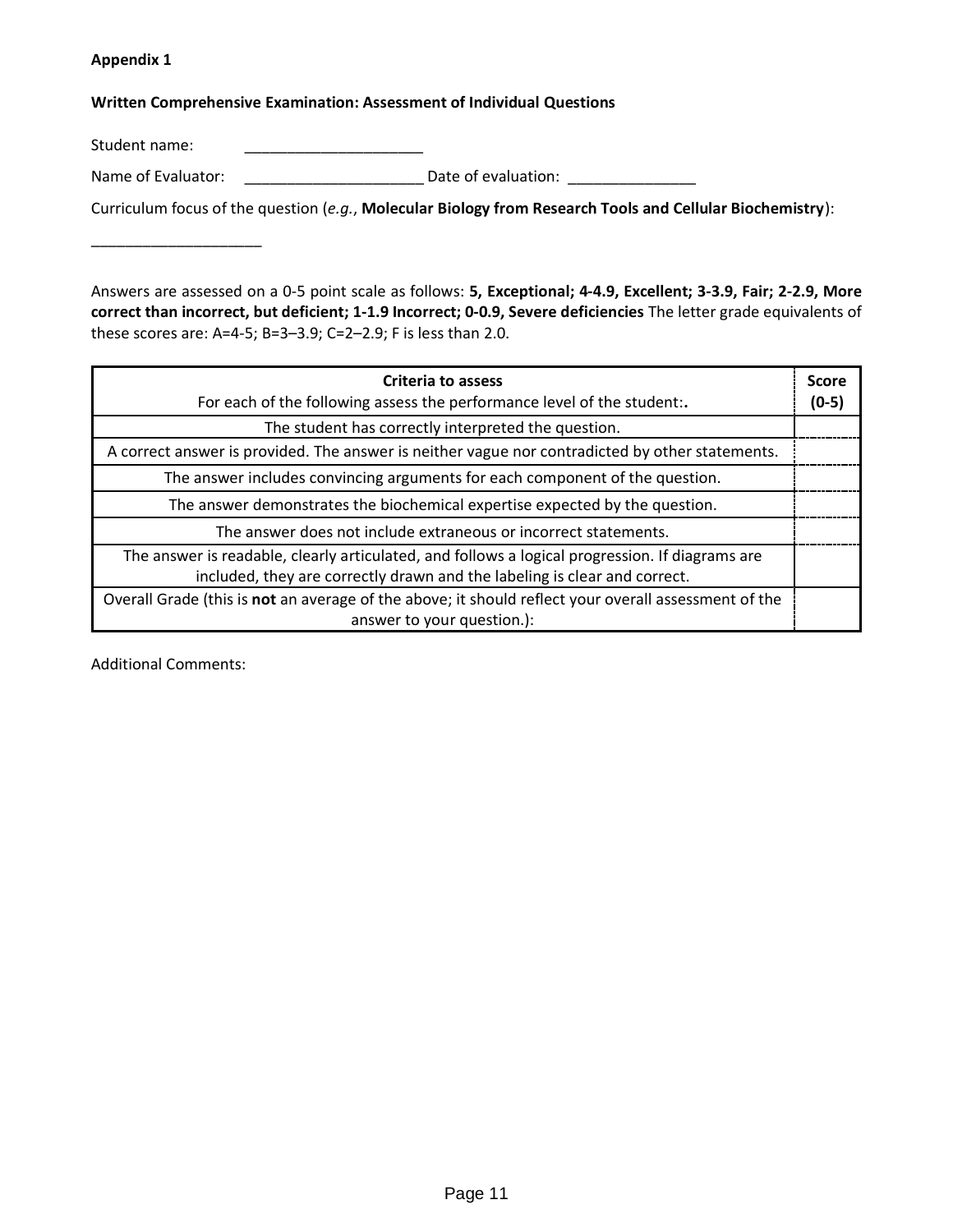### **Appendix 1b**

#### **Summary of Written Comprehensive Examination Scores**

Student Name: \_\_\_\_\_\_\_\_\_\_\_\_\_\_\_\_\_\_\_\_\_\_\_\_\_\_

| <b>Primary Faculty</b><br><b>Member</b> | <b>Question Topic (may</b><br>vary from year to year)                           | <b>Score</b> | Letter<br>Grade | Date of<br>remediation<br>or re-<br>examinatio<br>n | Remediatio<br>n or re-<br>examinatio<br>n Score | Remediation<br>or re-<br>examination<br><b>Letter Grade</b> |
|-----------------------------------------|---------------------------------------------------------------------------------|--------------|-----------------|-----------------------------------------------------|-------------------------------------------------|-------------------------------------------------------------|
| Gibert                                  | Genetic models of<br>disease                                                    |              |                 |                                                     |                                                 |                                                             |
| <b>Brown</b>                            | Chromatin                                                                       |              |                 |                                                     |                                                 |                                                             |
| Correia                                 | <b>Biophysics</b>                                                               |              |                 |                                                     |                                                 |                                                             |
| Hebert                                  | Nuclear organization                                                            |              |                 |                                                     |                                                 |                                                             |
| Hosler                                  | Bioenergetics/Enzymolog<br>У                                                    |              |                 |                                                     |                                                 |                                                             |
| Maranon                                 | Nicotine, sex steroids,<br>adipocytes, and<br>hypertension                      |              |                 |                                                     |                                                 |                                                             |
| Raucher                                 |                                                                                 |              |                 |                                                     |                                                 |                                                             |
| Reckelhoff                              | Sex differences in blood<br>pressure control/<br>Postmenopausal<br>hypertension |              |                 |                                                     |                                                 |                                                             |
| Romero                                  | Cell biology/Signaling                                                          |              |                 |                                                     |                                                 |                                                             |
| Wirschell                               | Cytoskeleton/Molecular<br>Biology                                               |              |                 |                                                     |                                                 |                                                             |
| Yanes                                   | Androgens and<br>cardiometabolic<br>complications                               |              |                 |                                                     |                                                 |                                                             |
| Logue                                   |                                                                                 |              |                 |                                                     |                                                 |                                                             |
|                                         | Average                                                                         |              |                 |                                                     |                                                 |                                                             |

Comments:

Remediation required:

Date Remediation Completed: \_\_\_\_\_\_\_\_\_\_\_\_\_\_\_\_\_\_

Results Verified by **Written Comprehensive Examination Committee**:

Committee Representative: \_\_\_\_\_\_\_\_\_\_\_\_\_\_\_\_\_\_\_\_\_ Date: \_\_\_\_\_\_\_\_\_\_\_\_\_\_\_

Signature: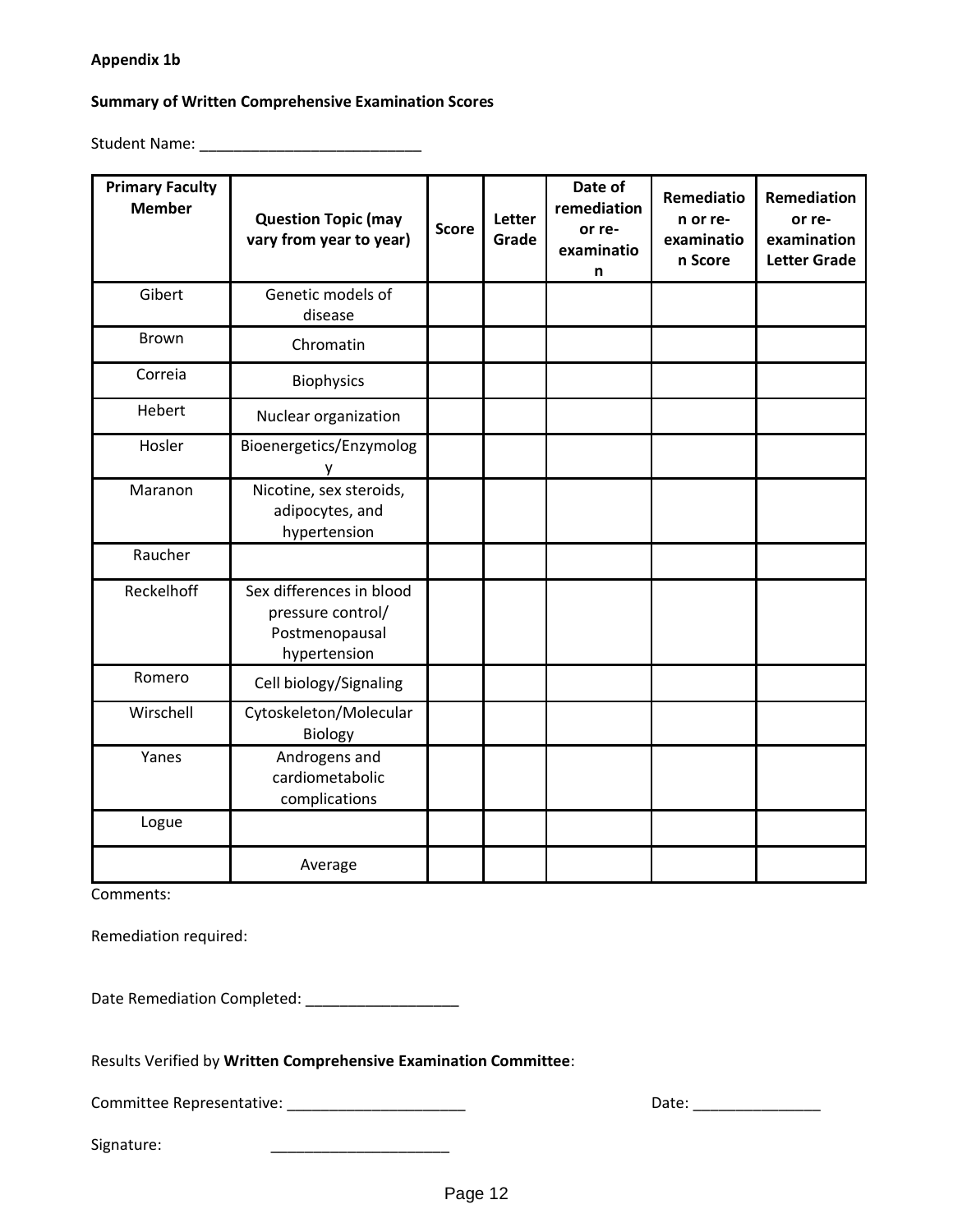#### **Appendix 2**

#### **Criteria for Evaluating Student Oral Presentations**

Student name: \_\_\_\_\_\_\_\_\_\_\_\_\_\_\_\_\_\_\_\_\_\_\_\_ Date of evaluation: \_\_\_\_\_\_\_\_\_\_\_\_\_ Course description: \_\_\_\_\_\_\_\_\_\_\_\_

Faculty name: \_\_\_\_\_\_\_\_\_\_\_\_\_\_\_\_\_ Faculty signature: \_\_\_\_\_\_\_\_\_\_\_\_\_\_\_\_\_\_\_\_\_\_\_\_\_\_\_\_\_\_\_\_\_

Please use the following 5 point grading scale: 5. exceeds highest expectations; 4. Greater than 90% of the objective is achieved; 3. Greater than 80% of the objective achieved; 2. Does not meet the level of completeness or correctness required of a graduate student; 0-1. Less than 70% of the objectives met.

| Category                                                                                                                                                            | <b>Score</b> |
|---------------------------------------------------------------------------------------------------------------------------------------------------------------------|--------------|
| A. COMMUNICATION SKILLS                                                                                                                                             |              |
| 1. Was the student adequately prepared to begin the presentation?                                                                                                   |              |
| 2. Were the slides clearly and professionally prepared?                                                                                                             |              |
| 3. Was the content well organized with a proper introduction, explanation of abbreviations or acronyms, and clear<br>summation of the information?                  |              |
| 4. Did the student demonstrate adequate familiarity with the article and content of figures and legends?                                                            |              |
| 5. Did the student maintain eye contact with the audience, present in a confident demeanor and clearly deliver the<br>material?                                     |              |
| 6. In response to questions, did the student maintain focus on the subject with a logical flow of information and provide<br>answers that were clear and pertinent? |              |
| 7. Were the number of slides and amount of information appropriate for the subject scope and the allotted time?                                                     |              |
| <b>Communication Skills, Average =</b>                                                                                                                              |              |
| <b>B. UNDERSTANDING BASIC PRINCIPLES OF CELL AND MOLECULAR BIOLOGY AND CMB LITERATURE</b>                                                                           |              |
| 1. Did the student accurately represent the key findings of the paper(s) presented?                                                                                 |              |
| 2. Did he/she identify strengths or weaknesses in the work chosen for presentation?                                                                                 |              |
| 3. Were the experimental methods and results clearly described?                                                                                                     |              |
| 4. Were the hypotheses clearly described and the data summarized in support of the hypothesis?                                                                      |              |
| 5. Did the presentation and response to questions demonstrate an adequate knowledge of the literature?                                                              |              |
| 6. Were questions answered based on sound scientific principles and consistent with the data?                                                                       |              |
| Understanding Basic Biochemical Principles and Literature, Average =                                                                                                |              |
| <b>C. PRESENTATION OF RESEARCH</b>                                                                                                                                  |              |
| 1. Did the student provide a clear rationale for their own research project?                                                                                        |              |
| 2. Were the hypotheses clearly stated and did the data support the hypotheses?                                                                                      |              |
| 3. Were hypotheses and conclusions based on sound scientific principles and consistent with the data?                                                               |              |
| 4. Was it clear where the student provided intellectual input and was provided independent thought for planning the<br>direction of the research?                   |              |
| 5. Were directions for future research identified?                                                                                                                  |              |
| 6. Did answers to question demonstrate the student's understanding of the research area and related literature?                                                     |              |
| <b>Presentation of Research, Average</b>                                                                                                                            |              |
| <b>Overall Average =</b>                                                                                                                                            |              |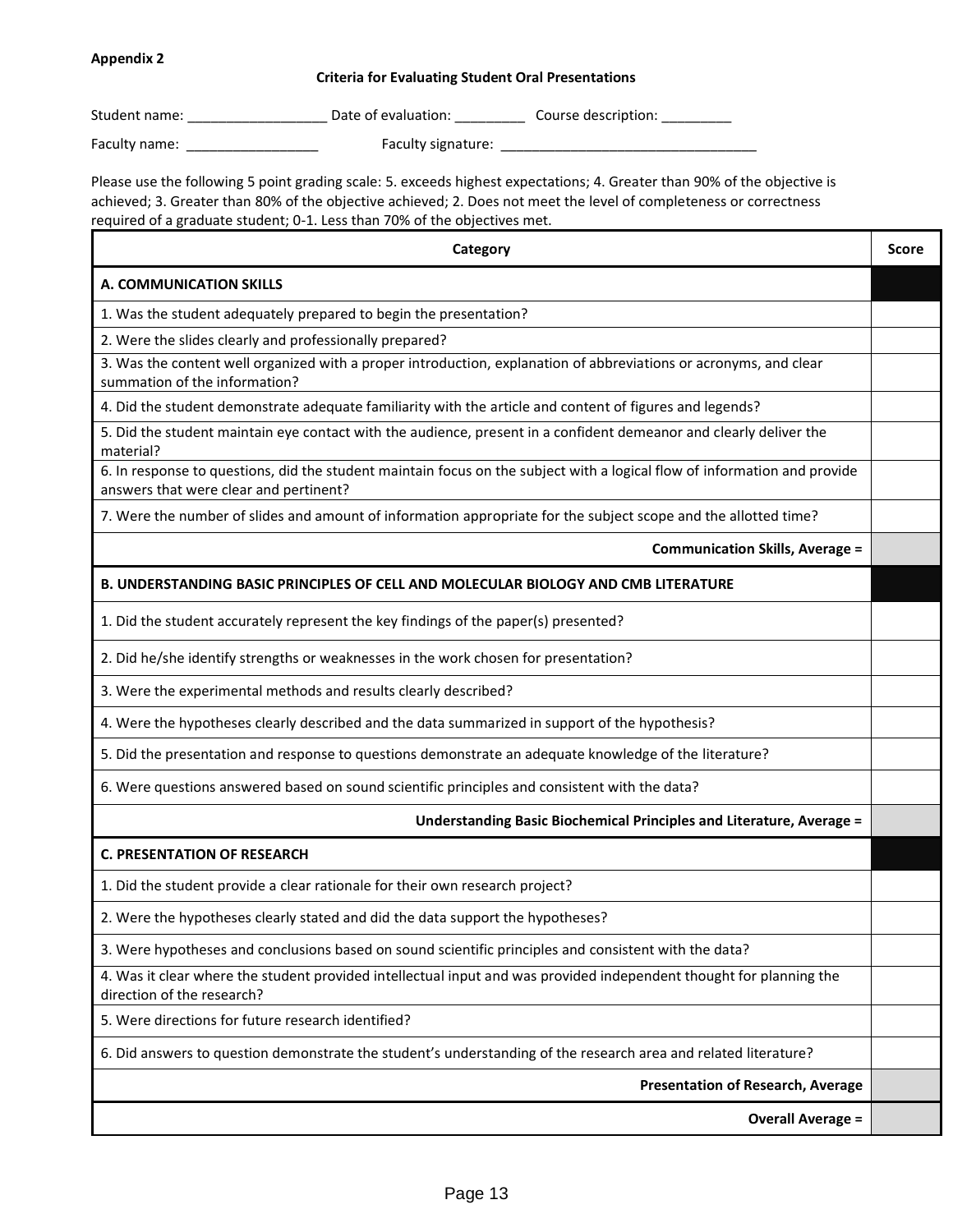#### **Appendix 3**

# **Cell and Molecular Biology Graduate Student Research Evaluation**

| Year started program: |  |
|-----------------------|--|
|                       |  |
|                       |  |

Academic semester of evaluation: \_\_\_\_\_\_\_\_\_\_\_\_\_\_\_\_\_\_\_\_\_\_\_\_\_\_\_\_\_\_\_\_\_\_\_\_\_\_\_\_\_\_\_\_\_\_\_\_\_\_

Advisor name: \_\_\_\_\_\_\_\_\_\_\_\_\_\_\_\_\_\_\_\_\_\_\_\_ Date of evaluation: \_\_\_\_\_\_\_\_\_\_\_\_\_\_\_\_\_\_

Overall evaluation:

A = 90-100; B = 80-89; C = 70-79; F is less than 70.

|                     | <b>Maximum</b> | <b>Points</b> |
|---------------------|----------------|---------------|
|                     | <b>Points</b>  | Earned        |
| Quality of work     | 15             |               |
| Quantity of work    | 15             |               |
| Initiative          | 15             |               |
| Independent thought | 15             |               |
| Dependability       | 15             |               |
| Lab notebook        | 25             |               |
| Net Points:         | 100            |               |
|                     | Letter Grade:  |               |

Narrative evaluation:

Suggestions for improvement:

Other comments:

Student's Comments:

| Advisor signature: |  | Date |
|--------------------|--|------|
|                    |  |      |
|                    |  |      |

Student signature: \_\_\_\_\_\_\_\_\_\_\_\_\_\_\_\_\_\_\_\_\_\_\_\_\_\_\_\_\_\_\_\_\_\_\_\_\_\_\_\_ Date: \_\_\_\_\_\_\_\_\_\_\_\_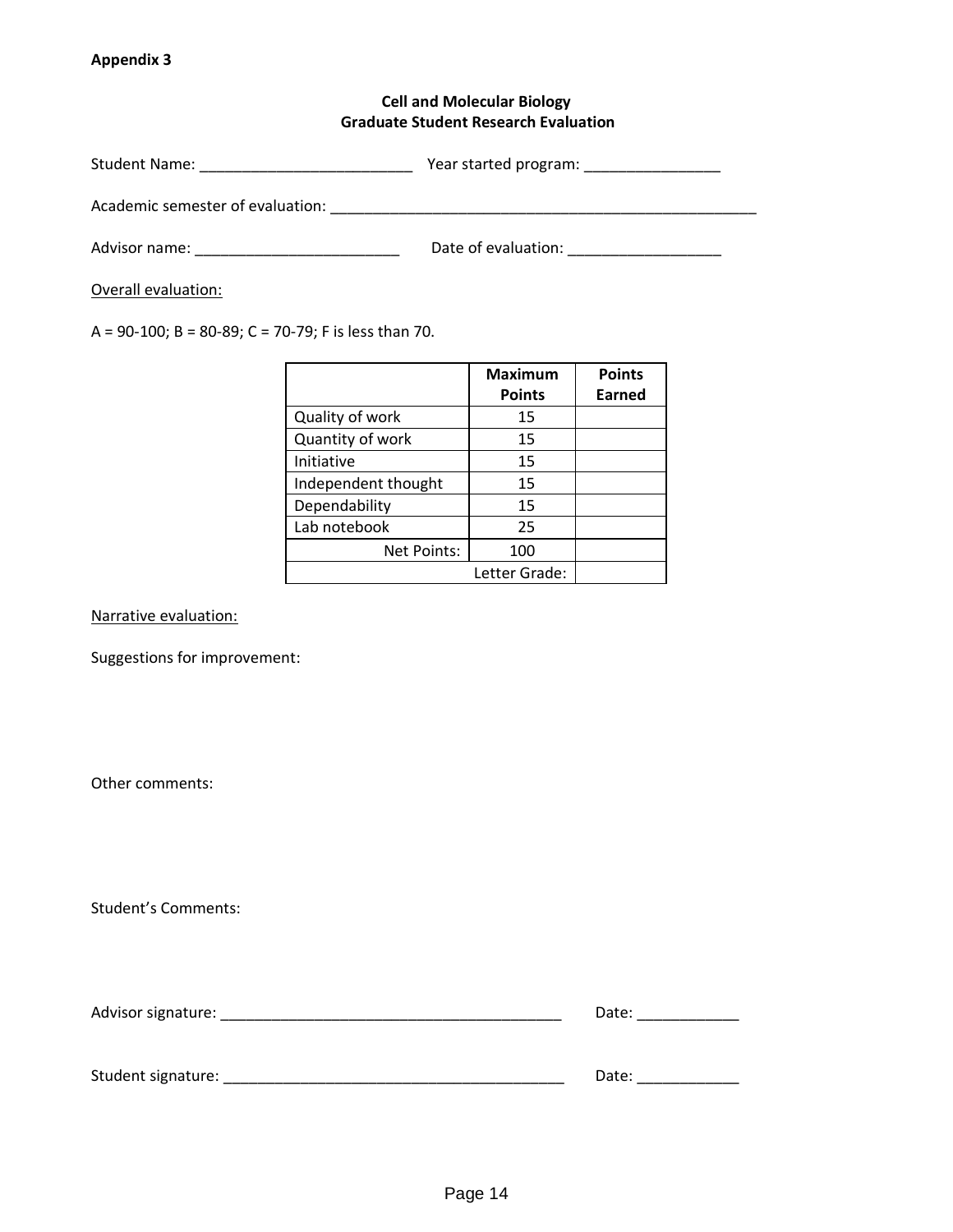## **Cell and Molecular Biology Dissertation Defense – Written**

|                  |                                                                                                                                                                                                                                |                     | Date                                                  |
|------------------|--------------------------------------------------------------------------------------------------------------------------------------------------------------------------------------------------------------------------------|---------------------|-------------------------------------------------------|
| <b>Student</b>   | A state of the state of the state of the state of the state of the state of the state of the state of the state of the state of the state of the state of the state of the state of the state of the state of the state of the |                     |                                                       |
| <b>Evaluator</b> |                                                                                                                                                                                                                                | <b>Affiliation:</b> | <u> 1980 - Jan Sammer Stein, Amerikaansk kanton (</u> |

Please use the following 5 point grading scale:

- 5. exceeds highest expectations;
- 4. Greater than 90% of the objective is achieved;
- 3. The expected level of performance with greater than 80% of the objective achieved;
- 2. Does not meet the level of completeness or correctness required of a graduate student;
- 0-1. Less than 70% of the question objectives met.

Letter grades will be assigned: A=4 or above; B=3  $-$  3.9; C=2  $-$  2.9; F is less than 2.0.

| <b>Evaluation Criteria</b>                                                                           | Grade<br>$(0-5)$ |
|------------------------------------------------------------------------------------------------------|------------------|
| <b>Communication:</b>                                                                                |                  |
| Student summarizes findings, presents strengths and weaknesses and effectively communicates          |                  |
| findings                                                                                             |                  |
| Use of Scientific Literature:                                                                        |                  |
| Student effectively cites pertinent sources and integrates findings into body of scientific research |                  |
| <b>Knowledge of Discipline:</b>                                                                      |                  |
| Student demonstrates a comprehensive knowledge of field                                              |                  |
| <b>Knowledge of Specialized Research Techniques:</b>                                                 |                  |
| Student understands the scientific significance of their work and demonstrates a compelling          |                  |
| argument for hypotheses                                                                              |                  |
| <b>Research Methods:</b>                                                                             |                  |
| Student demonstrates use of methodology appropriate for research questions and of sufficient         |                  |
| rigor to support conclusion                                                                          |                  |
| <b>Overall Evaluation of Dissertation:</b>                                                           |                  |
| <b>Additional Comments:</b>                                                                          |                  |
|                                                                                                      |                  |
|                                                                                                      |                  |
|                                                                                                      |                  |
|                                                                                                      |                  |
|                                                                                                      |                  |
|                                                                                                      |                  |
|                                                                                                      |                  |
|                                                                                                      |                  |